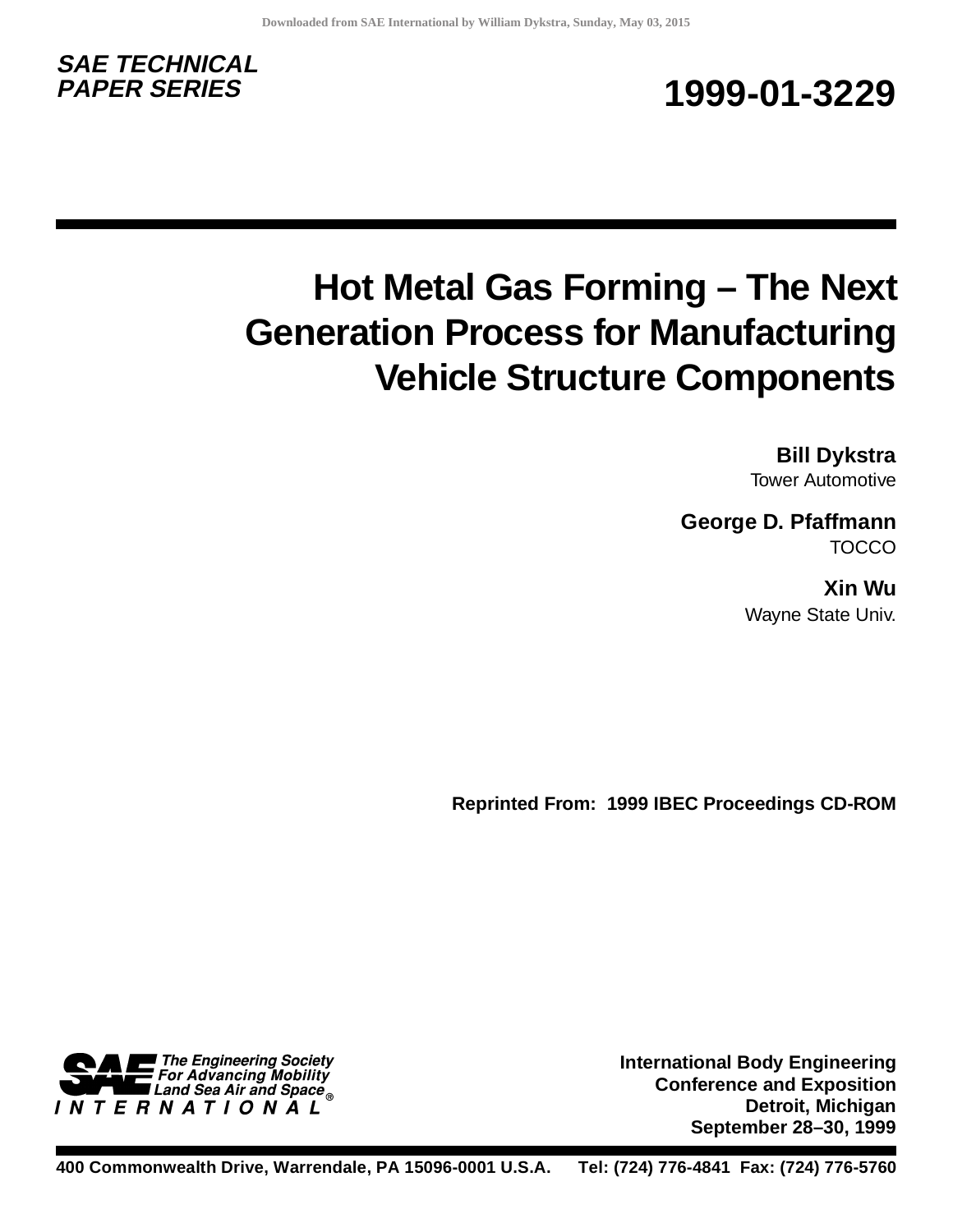SAE routinely stocks printed papers for a period of three years following date of publication. Direct your orders to SAE Customer Sales and Satisfaction Department.

Quantity reprint rates can be obtained from the Customer Sales and Satisfaction Department.

To request permission to reprint a technical papers or permission to use copyrighted SAE publications in other works, contact the SAE Publications Group.



**books are abstracted and indexed in the Global Mobility Database**

#### **ISSN 0148-7191**

Positions and opinions advanced in this paper are those of the author(s) and not necessarily those of SAE. The author is solely responsible for the content of the paper. A process is available by which discussions will be printed with the paper if it is published in SAE Transactions. For permission to publish this paper in full or in part, contact the SAE Publications Group.

Persons wishing to submit papers to be considered for presentation or publication through SAE should send the manuscript or a 300 word abstract of a proposed manuscript to: Secretary, Engineering Meetings Board, SAE.

#### **Printed in USA**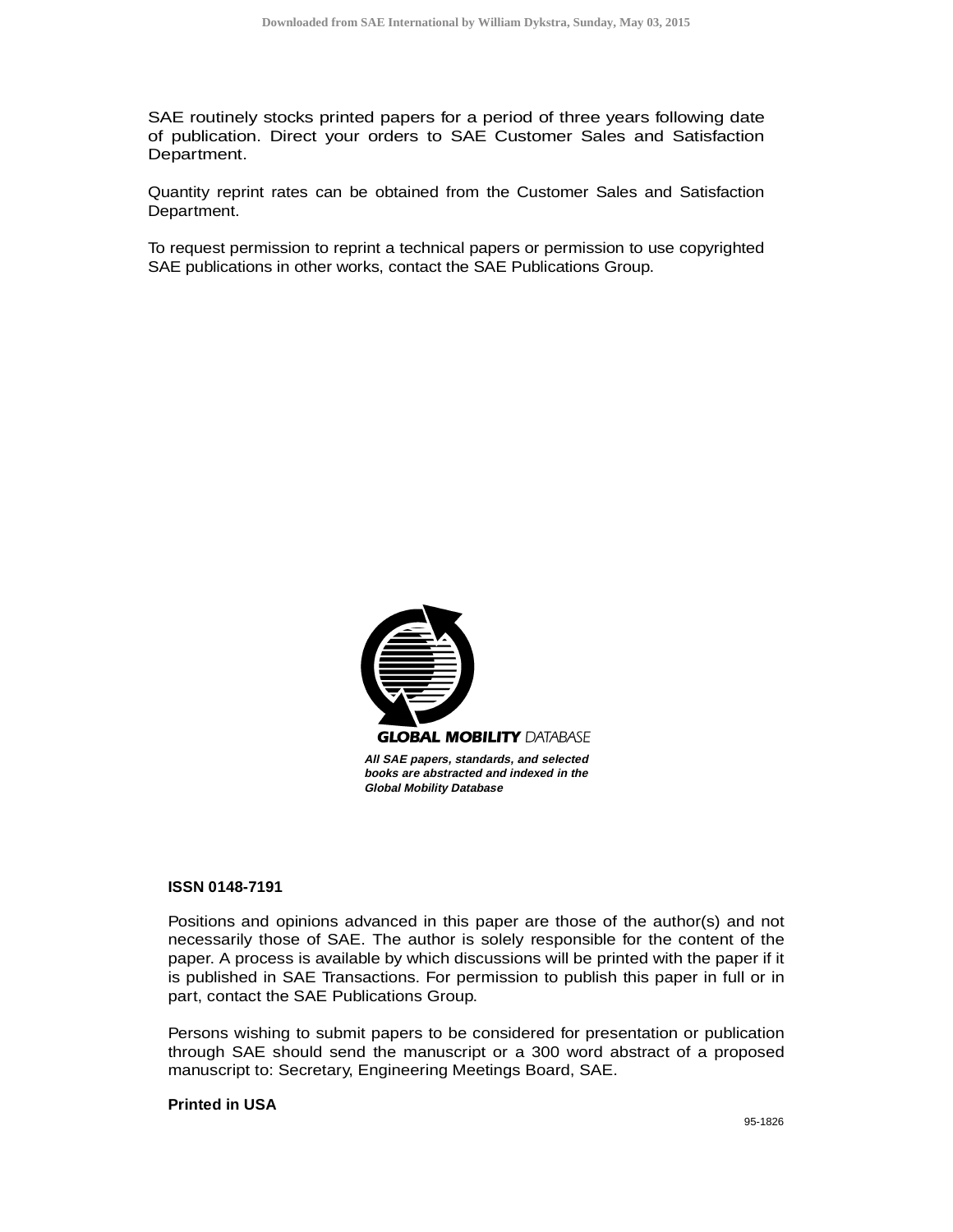**1999-01-3229**

## **Hot Metal Gas Forming – The Next Generation Process for Manufacturing Vehicle Structure Components**

**Bill Dykstra** Tower Automotive

**George D. Pfaffmann** TOCCO

> **Xin Wu** Wayne State Univ.

Copyright © 1999 Hot Metal Gas Forming Consortium

#### **ABSTRACT**

Hot Metal Gas Forming is an innovative metal forming technique with the potential to leapfrog conventional metal forming techniques of structural steel components for automotive and aerospace industry. HMGF is an outgrowth of superplastic forming (SPF) and hot blow forming (HBF) techniques that the aerospace industry developed to form aluminum and titanium structures. The goal of this program is to develop the HMGF process and prove its production readiness for wide spread use in the Automotive and Aerospace industries by proving process robustness. An early process concept is shown below.



#### **INTRODUCTION**

THE TEAM – As with any new or refinement of a current process the vision was to accomplish a specific goal. Initially it was to develop a less expensive tubular metal forming process. As the HMGF process was visualized additional benefits were discovered as a result of the process, like additional flexibility, reduced tooling costs and finally faster cycle times. The vision was developed in conversations with many trusted friends, notably George Pfaffmann of TOCCO and Xin Wu of Wayne State University. As the vision developed it turned into process concepts and then too technical challenges. This process could have been developed in a isolated research laboratory, however the depth of knowledge required in many individual fields and the complexity of the tasks would have killed the program under its own weight. Instead to accomplish the many tasks a team was assembled, with each of the individual team members being experts in their own individual fields.

| Atlas Tool                                     | (Transfer Technology)                          |
|------------------------------------------------|------------------------------------------------|
| Autodesk                                       | (Design and Tooling Software)                  |
| Reynolds Aluminum                              | (Material Expertise - Aluminum)                |
| Battelle                                       | (Research Institution)                         |
| <b>Boeing Aircraft</b>                         | (SPF - Technology)                             |
| Daimler/Chrysler                               | (Product Performance                           |
|                                                | Standards)                                     |
| Copperweld                                     | (Tube Rolling Technology                       |
| Erie Press                                     | (Equipment and Press)                          |
| Ford                                           | (Product Performance Standard)                 |
| Hydrodynamics                                  | (Tooling / Process Technology)                 |
|                                                | Lamb/Modern Prototype (Tooling / Process Tech) |
| Ispat (Inland Steel)                           | (Material Expertise - Steel)                   |
| Rockwell / Allen Bradley (Controls Technology) |                                                |
| Sekely Industries                              | (Tooling Expertise)                            |
| TOCCO                                          | (Induction Heating Expertise)                  |
|                                                |                                                |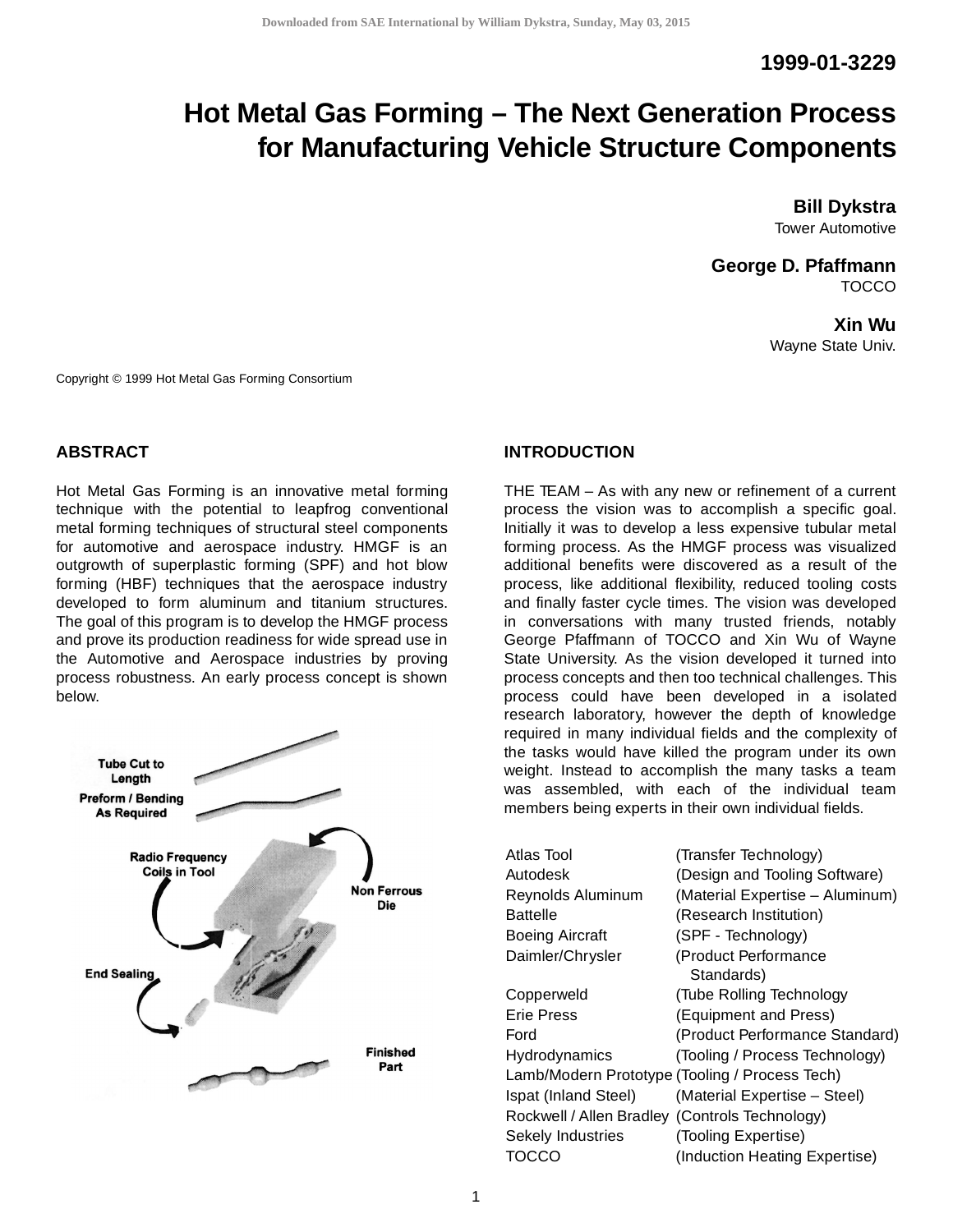| <b>Tower Automotive</b>                       | (Manufacturing Requirements)  |
|-----------------------------------------------|-------------------------------|
| Troy Design                                   | (Product and Tooling Designs) |
| Wayne State University (Research Institution) |                               |

### **OVERVIEW OF THE PROGRAM**

An evaluation of the make-up of cars and trucks reveals that the body structure is made out of tubular sections. Some of these tubular sections may not be recognizable at first, because their shapes are not uniform in size or shape or their true function is hidden. Up to the last few years the only approved material processing method that was allowed to make these sections were conventional stampings combined with spot welding (used primarily for body shells, BIW), or stampings and MIG welding (used primarily for engine cradles and frame assemblies).

Currently a more popular manufacturing process called tubular Hydroforming has been introduced and accepted by the automotive industry to make these tubular sections. We have found many cases where the value of the new (tubular) design (hydroformed) is greater than the value of the old (conventional stamp and weld) design, however we have also found cases where it was the other way around. Which process is capable of producing the more "value", component is primarily dependent on a variety of items. First of which is how well does the new (hydroformed), designed component replace the function of the currently designed component. Second how well does the new component tie in or assemble to "the rest of the structure". Third is its weight to performance Raito and finally the total cost picture. All of these four items have to be evaluated when determining the value or efficiency of a component or assembly.

BACKGROUND INFORMATION – Hydroforming is a process is that uses water and pressure to form material (aluminum or steel), into a shape determined by the shape of a die cavity. This process has been demonstrated to be very reliable and dimensionally accurate for both tubular sections (primary high volume application so far) and single sheet Hydroforming. It should also be noted here that extensive research work has been done around the world in duel sheet Hydroforming. This process uses duel blanks that have been laser welded together around the outside to create a fill cavity and using either oil or water mixture as the fill / pressure forming mechanism to form the duel sheet blanks to fill the die cavity.

Hydroforming in general (tubular, single sheet and multi sheet) are generally slow (22 to 50 sec/[part), has high capitol costs associated with it (in both the hydraulic press, intensifier equipment and tooling), and can place undesirable strain in the material at uncontrolled locations and is shape or design constrictive.

Even with these restrictions the automotive vehicle OEM's have found many, many applications for these hydroformed tubular sections and have designed in components using Hydroforming as a tubular manufacturing shaping process.

The process of Hot Metal Gas Forming was not designed to replace Hydroforming, but was originally conceived as a low cost alternative to Hydroforming. As the vision was developed the focus areas were expanded to process speeds, capitol equipment costs, and improving the product strength to weight Raito through heat-treating.

### **PROJECT NARRATIVE**

PROBLEM STATEMENT – Vehicles of the twenty-first century must be designed and manufactured using appropriate technologies to satisfy customers who expect vehicles with:

- 1. Satisfactory performance, size, utility, and comfort features
- 2. Improved safety, fuel economy, and significantly lower pollution characteristics
- 3. Overall improvements in noise, vibration and handling.
- 4. No increase or even decreases in purchase price

Automobile companies are forced to reduce the cost of these vehicles every year in order to expect to retain reasonable profit margins. There are only two ways to increase a vehicle's performance and reduce cost at the same time.

- 1. Through more efficient vehicle designs (which reduces component material usage both in amount required and in engineered scrap), to meet customer demands
- 2. Through more efficient use of the capitol (equipment and tooling) and people used in the production process to produce the desired component to the specified design.

Advantages of a more tubular structural vehicle designs include:

- 1. Estimated lighter vehicle weight by 5 to 15%
- 2. Increased design flexability for the OEM's designers and Engineers
- 3. Generally 5 to 10 % less expensive than conventional stamp and weld assemblies
- 4. Noise, Vibration and handling characteristics
- 5. Better crash performance (bending and torsion rigidity)
- 6. And is more dimensionally stable, especially in comparison to MIG welded assemblies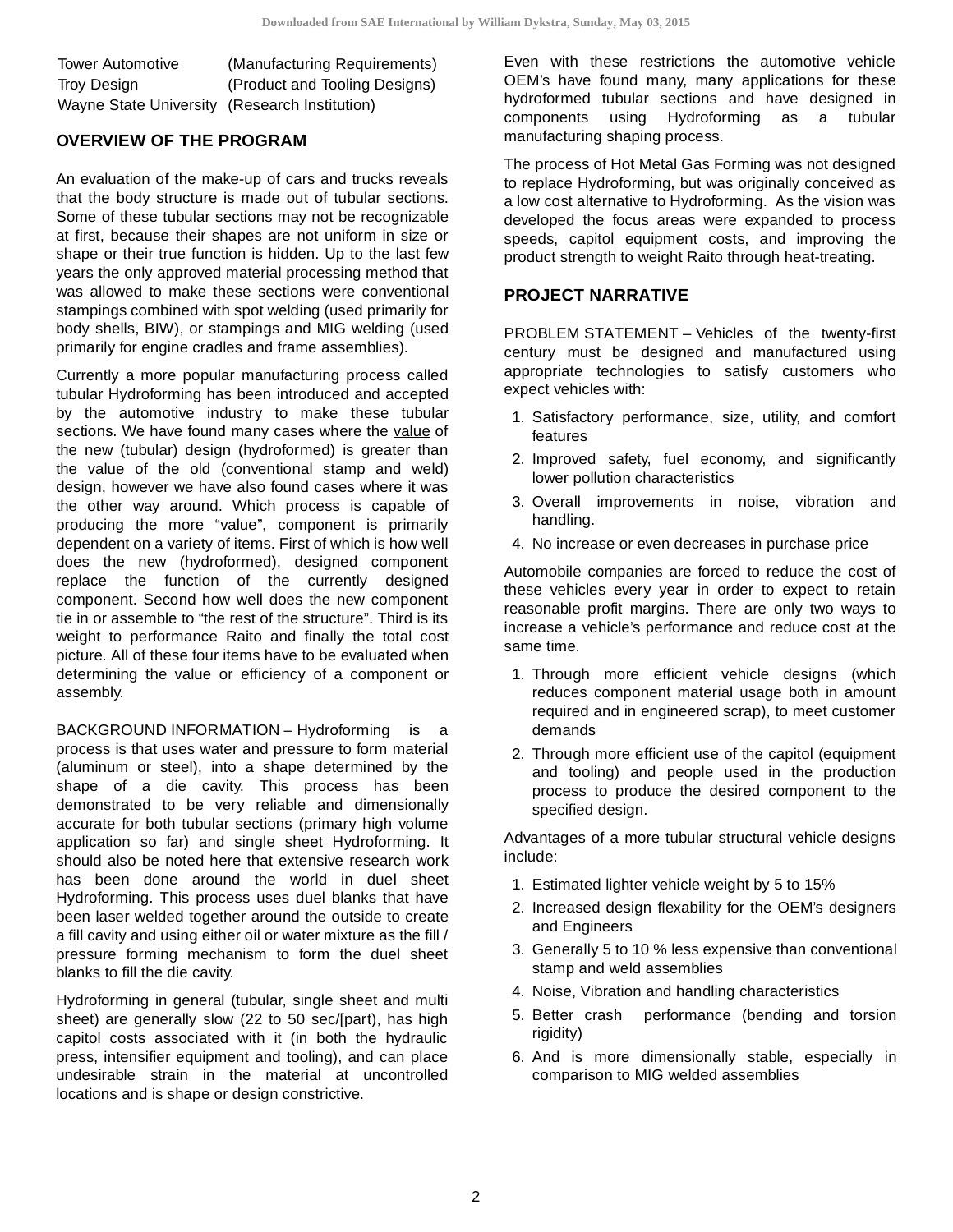CURRENT BEST PRACTICE (TUBE HYDROFORM-ING) – Currently, the best method to produce tubular structural components is hydroforming. This method has the following steps.

- 1. Tubes are rolled from steel material with specific initial strength and elongation. It is cut to length and pre-bent into a shape appropriate for finished part.
- 2. The pre-form (or blank) is mechanically loaded into the tooling of a hydraulic press (typically 3500 to 8000 ton capacity).
- 3. The tube ends are sealed and the tube is filled with water / oil mix. The internal pressure is raised (typically 20,000 to 80,000 psi) to expend the tube and ensure its dimensional integrity
- 4. Holes are pierced and pressure is released. The die is opened, water is drained, and the part is mechanically removed.
- 5. Secondary operations for hole cutting (not obtainable durring the hydroforming process) and end trimming are preformed.

Total cycle time for hydroforming is 22 to 50 seconds. The limitation of this process is the maximum strain rate of the material at ambient temperatures

Hydroforming work centers are extremely large and expensive because of the internal pressures required for the process.

SCIENTIFIC AND TECHNICAL MERIT – The goal of the Hot Metal Gas Forming (HMGF) program is to increase the competitiveness of U.S. automotive manufacturers and associated suppliers of structural components through a new process technology. HMGF has the potentional to offer lower product piece cost, lower tooling cost, faster time to market, and lower vehicle weight.

Hot Metal Gas Forming achieves these benefits through the unique characteristics of this new process. Lower product cost results from lower capital investment in machine tools. Less costly machine tools are required because the process operates at lower pressures than conventional metal forming. Lower tooling cost and faster time to market result from innovative tooling designs that accommodate high temperatures but are not subject to the stresses of traditional metal forming tooling. Reduced vehicle weight results from materials that have higher yield strength that is tailored to match the application. This tailored yield strength material is possible because of new post processing techniques.

Specifically the HMGF program seeks to reduce product piece processing cost by 50 %, reduce the time to build metal forming tooling and its cost by 40%, and reduce overall chassis weight by 20%.

Hot Metal Gas Forming is an innovative metal forming process with the potential to offer significant cost savings over conventional stamp / weld techniques and the process of tubular Hydroforming. The HMGF program will enable U.S. suppliers to leapfrog the current technology of Hydroforming metal processing technology, which primarily resides in Germany.

Tubular structures are currently produced using Hydroforming techniques. Tooling costs for hydroformed parts are approximately the same as stamping (at annual volumes of 200,000 to 400,000 units). Current production methods, however, have the following disadvantages:

- 1. Capitol cost are 200 to 500% higher than conventional stamping
- 2. Process speeds are slow (22 to 50 sec per part)
- 3. Design restrictions caused by the Hydroforming process; limit the vast potential of tubular structures. Generally any size or shape changes over 10% of the original tube diameter will require a secondary hydroforming bulging operation or a material annealing operation or both.

OPPORTUNITY – Hot Metal Gas Forming overcomes many of the disadvantages of current techniques. HMGF is an outgrowth of an internal study to concept a process that better matches the business drivers of reduced cycle time and lower capital investment.

The concepts for HMGF are based on parts of the following current technologies:

- 1. Superplastic forming (SPF) techniques. This technology was developed by the aerospace industry to form aluminum and titanium structures. SPF has excellent elongation characteristics needed to form complex shapes at low pressures utilizing ceramic tooling. However, SPF is extremely slow and not well suited for expanding common carbon steels.
- 2. Hot blow forming (HBF) techniques. This technology is used in the plastics industry, in high volume environments. However, HBF is used with conventional tooling steels, which will not work when forming steel.
- 3. Electrical resistance heating (ERH) techniques. This technology is widely used in a variety of applications, from welding to heat treatment.
- 4. Induction heating techniques. This technology is widely used in the automotive for tempering, annealing and fast heating of ferrous materials.
- 5. Die quenching and tempering has been used for many years to process material to have very high strength material properties.

The key steps of Hot Metal Gas Forming include:

- 1. Welded tube is made from steel sheet under a controlled rolling schedule. The material is formed to a blank tube and pre-bent (if Req.) by conventional tube bending techniques
- 2. The preformed blank tube is preheated using resistance heating
- 3. The part is then preformed (to the die cavity shape as required)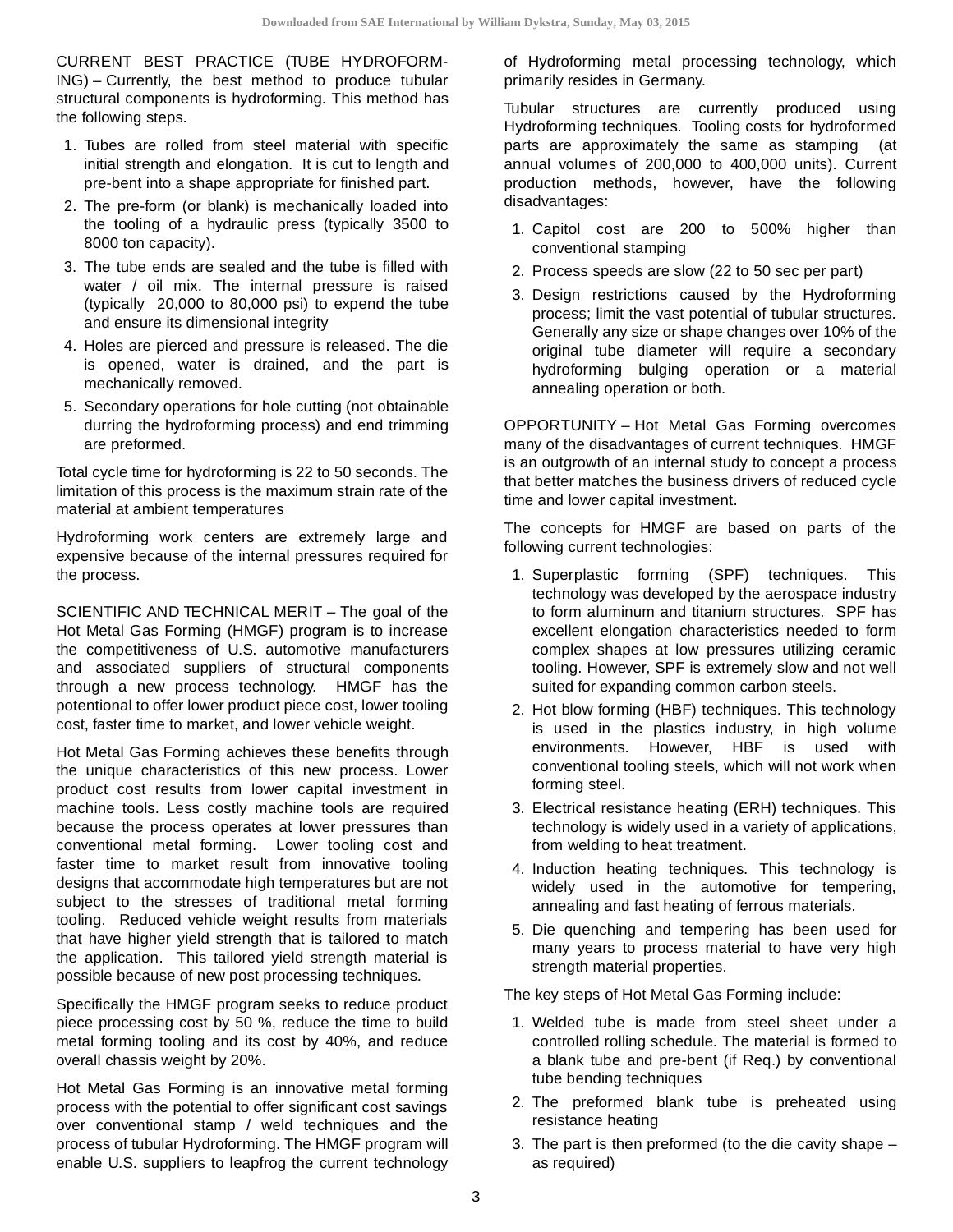

- 4. The pre-heated blank is placed into the HMGF station in the die. The tube receives a secondary heating to the forming temperature (about 1800 Deg F). The tools have imbedded induction-heating coils. The part end openings are sealed and the blank is expanded utilizing gas pressure (300 to 1000 psi) to expand the tube and thus fill the tooling cavity
- 5. The formed part is cooled at a controlled rate sufficient avoid the formation of undesirable microstructures and enhance mechanical properties

RESEARCH AND DEVELOPMENT OBJECTIVES – The objective of the HMGF program is to improve competitiveness of participating automotive suppliers through the development of a new metal forming process technology. Specific objectives include:

- Reduce the processing cost to produce structural vehicle components by 50%
- Reduce the time to build and the cost to build metal forming tooling by 40 %
- Reduce overall structural vehicle component weight by 20%

In order for HMGF processed to achieve these benefits, new technology innovation is required.

This new process is a hot forming process that requires new kinds of tooling that can incorporate induction heating elements for localized heating, support moderate forces, and provide wear resistance. Methods need to be developed to provide electrical connections through the tooling to the induction heating elements. This new tooling can be developed using aluminum oxide material that is either cast or printed using a stereo lithography technique.

The HMGF process, itself, needs to be characterized. This new process will require dynamic sequencing of the temperature and gas inflation pressure over time.

The HMGF process will develop new post processing methods. These new methods will require closed loop control of temperature and die water quenching to temper the formed product. This tempering could increase t he yield strength of selected materials from 35 ksi to 120 ksi.

Localized tempering will produce a tailored multi-strength formed product. This type of product, in an automotive application, would respond like a much more complex multi-piece assembly or tailored tube.

In order to meet these objectives, we have defined four major projects, or team areas – a listing with their mission statements and leaders are listed as follows

**Material Team –** Leader Phil Smith (Reynolds Metals)

Mission – To identify, develop, test and categorize material (aluminum and steel), for use in the HMGF process

**Tooling Team** – Leader George Pfaffmann (TOCCO) Mission – To design, build and assist in tryout, forming tools for Phase II and Phase III of the program

**X-Team –** Leader Harry Singh (Hydrodynamics) Mission – To establish deliverables in process, robustness and product / material characteristics.

**Equipment Team –** Leader Bill Dykstra (Tower) Mission – to design, build and test equipment and peripheral equipment and necessary controls to enable the HMGF program to be a success

**Leadership Team –** Leader Bill Dykstra (Tower) Mission  $-$  to coordinate and guide the efforts of the individual teams

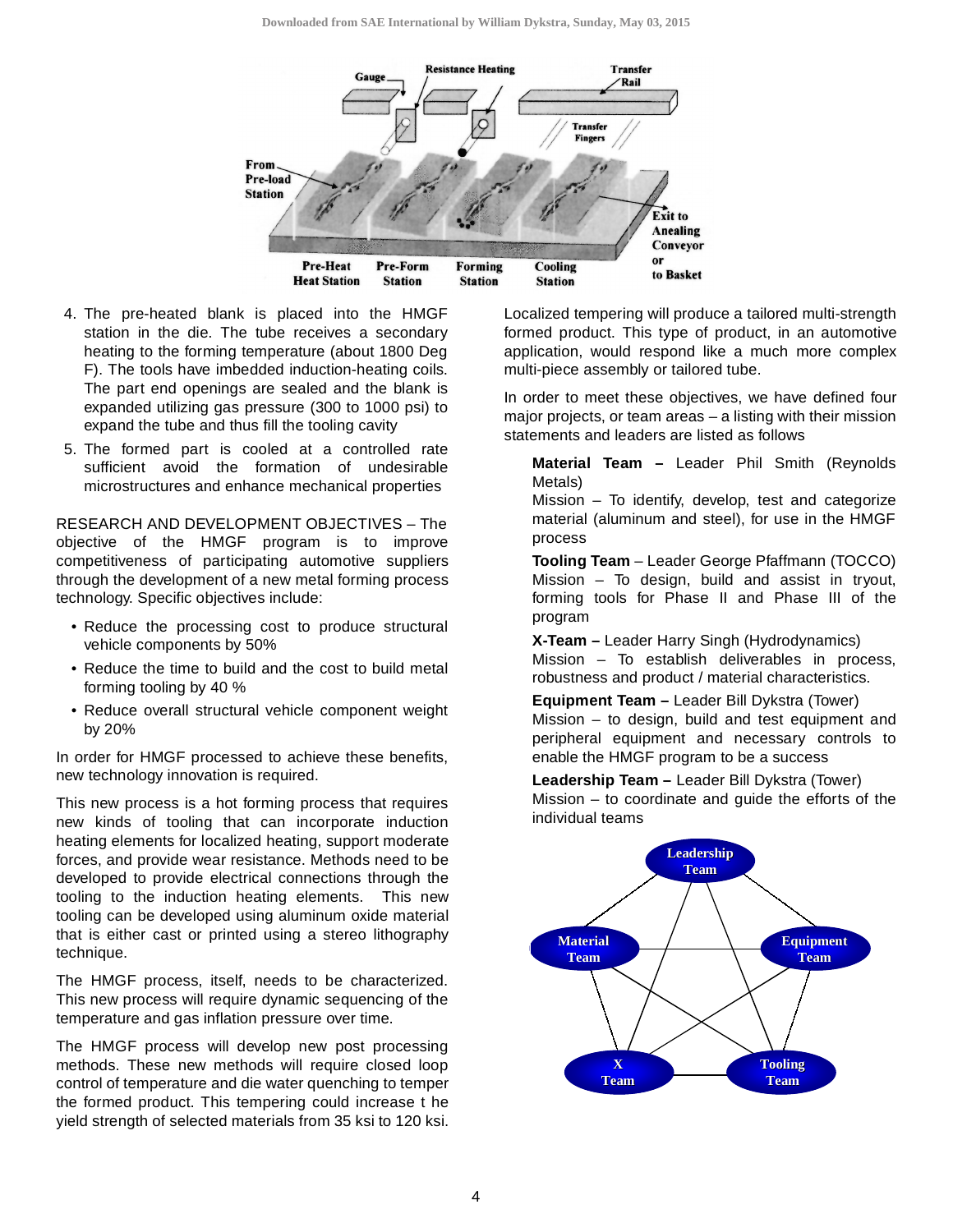In each project, the approach involves extending the state-of-the-art of existing technologies to the next generation of metal forming and materials technology.

CORE INNOVATIONS – The innovative aspects of HMGF that distinguish this technology from state-of -theart metal forming techniques, such as stamping/ welding or hydroforming include:

- 1. Using moderate temperatures to increase the formability of the steel without excessive grain growth.
- 2. Taking advantage of moderate forming pressures to utilize low cost tooling and smaller machine tools.
- 3. Integration of part heating into the forming tools to reduce cycle time.
- 4. Controlled tempering to yield parts with locally tailored yield strengths

The HMGF process further depends on new technical innovation in the areas of ceramic tool design with imbedded induction heating elements, existing and new material formulations, development of the HMGF process itself, and controlled cold quenching techniques. Specifically, they include:

- 1. Development of HMGF cast-able ceramic forming dies which incorporate high-frequency induction coils. The coils permit heating of the work piece at a high rate. This feature reduces the process cycle time and minimizes re-crystallization and grain growth phenomena that reduces material strength properties.
- 2. Sheet steel formulation including high carbon steel, high strength-low alloy steel and duel phase steels, through thermo-mechanical processing techniques to control grain size and microstructure of secondary phases.
- 3. Methods of heating and cooling of the workpiece using microprocessor feedback control. Essentially, this becomes a "smart" metal post processing station / forming die

TECHNICAL RISK AND FEASIBILITY - The program envisioned on Hot Metal Gas Forming carries a high level of technical risk. The successful development of HMGF will require major developments in materials technology (both for the forming dies and steel sheet) and metal forming technology. The key benefits of this technology are expected to be flexible design changes using lowcost, readily fabricated tooling and new design opportunities for lightweight structural components.



The key elements of technical risk associated with this program include:

- 1. Ceramic die life Although ceramic dies have been used for superplastic forming of aluminum parts in the aerospace industry, these materials have a useful life of only several hundred parts. Die life is limited primarily by cracking induced by thermal cycling. New graded ceramic materials are expected to offer major improvements in thermal cycling resistance, but further work is needed to achieve these results in actual forming operations.
- 2. Steel formability Conventional cold rolled plain carbon steel sheet used for welded stampings is likely to have sufficient ductility for any zero expansion operations needed when the product design only calls for constant cross section shape with no change. We expect that improved formability will result from a combination of hot forming techniques in conjunction with modifications to the steel microstructure or composition. Achieving major increases in formability using economical steel manufacturing practices is a significant technical challenge.
- 3. Process control The HMGF process will require advances in the ability to handle hot parts at high production rates. Also, the use of embedded die heating with dies equipped with sensors/controls to provide feedback control of the condition of the workpiece is a significant advance for metalworking operations.

High strength steel is preferred for automotive structures, but is rarely used due to limitations of today's forming technology. For bending a thick sheet (~3mm) low strength AKDQ steel is needed for both stamping and hydroforming processes. However, high temperature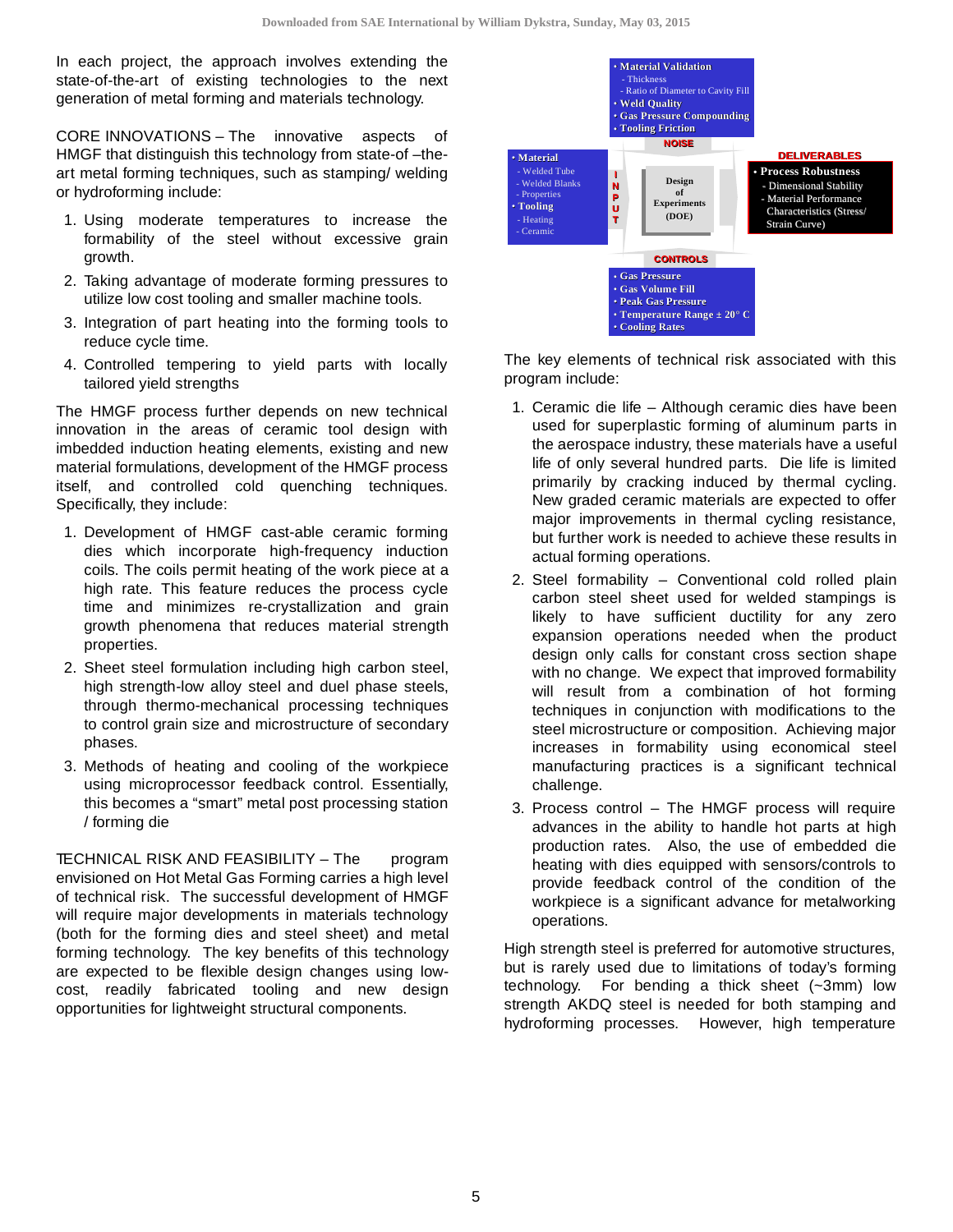forming it is not sensitive to carbon and alloy constraints. This provides a great opportunity for using high strength steels.

#### RESEARCH AND DEVELOPMENT PLAN

#### Phase I

- 1. Utilizing a Tensil System (TS) at WSU, determine forming limits and process parameters of selected materials (Aluminum and Steel)
- 2. This phase of the program will determine process parameters/equipment capabilities required for phase II

#### Phase II

- 1. Design, build/modify and launch the Laboratory Forming System (LFS).
- 2. Utilizing the LFS, determine forming limits and process parameters of experimental shapes and/or selected materials (Aluminum and Steel).
- 3. Determine experimental shapes build tooling for and tryout lab forming testing tool and determine forming limit parameters for selected materials
- 4. Determine process parameters/equipment capabilities required for prototype production forming system

#### Phase III

- 1. Design,build and launch the Prototype Production forming System(PPFS) to validate process robustness
- 2. Desing, build and tryout forming tooling for the (PPFS)
- 3. Determine process parameters for various materials (Aluminum and Steel), process forming capability, post processing capability and production process validation

#### RESEARCH OBJECTIVES

#### Goal 1

Verify feasibility of the process (To prove out HMGF techniques using simple laboratory tooling)

#### Goal 2

To build a prototype production system using tooling, material and processing techniques learned in this program to prove process robustness and extablish production costs (tooling and piece) / 300 piece run.

#### Goal 3

To prove out low temperature superplastic techniques and to conduct DOE experiments.

In-situ thermal treatment to achieve an improved mechanical properties of the parts.

GENERAL INFORMATION – This is a three-year effort that brings key automobile companies, structural component suppliers, material suppliers, and tooling suppliers together with academia and research institutes for new process and materials development.

The Hot Metal Gas Forming process seeks to remove these constraints, by adding a third dimension to the process, HEAT. Specifically this process seeks to fulfill the Original Equipment Manufacture's for both ground vehicle transportation and airplane manufactures needs in three ways. First it seeks to follow in the foot steps of tubular hydroforming by performing the same processing tasks that tubular hydroforming is capable of performing but at reduced cost. Secondly, the program seeks to surpass the formability that is currently available in the cold forming of materials. Third, the very fact that the forming cycle is completed, the part is already preheated for free, and allows the user to choose a multitude of post processing techniques, depending on the material properties that the product designer would like out of the component.

The process also seeks to improve the material to strength / weight ratio, increase the flexibility of the structural design and by introducing more capable manufacturing processes at a low cost-to-performance ratio. The Hot Metal Gas Forming technique can greatly widen the material formability window, thus release the design constraints of current process used in the manufacture of components today.

HMGF process consists of

- 1. Utilizing inexpensive low-cost 1008-1010 steel to product low cost tubular sections, and high-strength duel phase steels with up to .12C for producing products with high amounts of design flexibility and extruded and flat sheet aluminum products,
- 2. "Bulge forming", of the hollowed parts in a ceramic die cavity with embedded heating coils, with regional temperature profile and time controls, and

The major advantages of this process are its high formability limits. We are targeting to achieve greater than 50% elongation at a strain rate of 10-1/s in steel and 100 % elongation at a strain rate of 10-1/s in aluminum. In comparison to conventional superplastic forming, which is capable of much elongation, it is also formed over a much longer period of time of 10-3/s